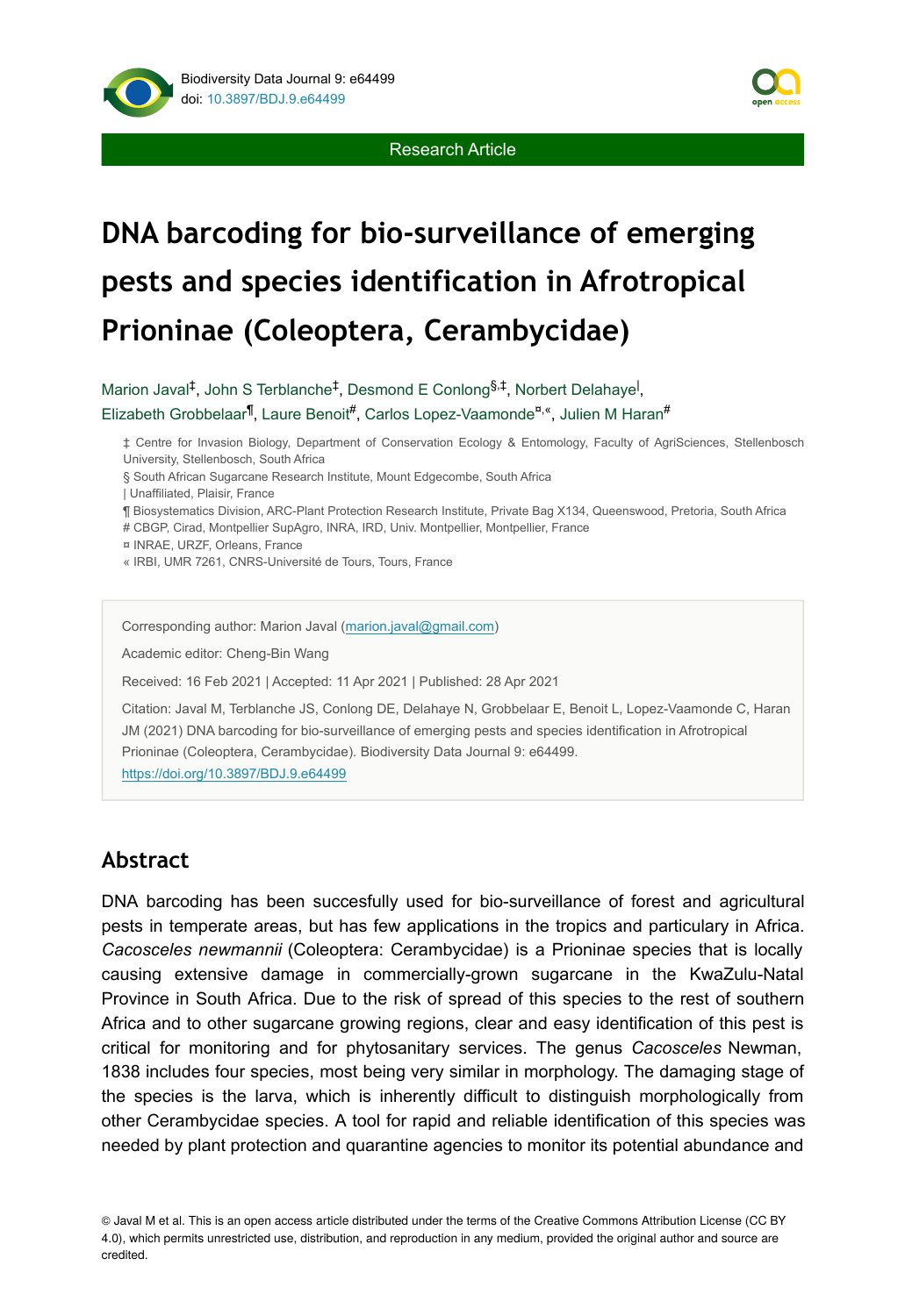spread. Here, we provide newly-generated barcodes for *C. newmannii* that can be used to reliably identify any life stage, even by non-trained taxonomists. In addition, we compiled a curated DNA barcoding reference library for 70 specimens of 20 named species of Afrotropical Prioninae to evaluate DNA barcoding as a valid tool to identify them. We also assessed the level of deeply conspecific mitochondrial lineages. Sequences were assigned to 42 different Barcode Index Numbers (BINs), 28 of which were new to BOLD. Out of the 20 named species barcoded, 11 (52.4%) had their own unique Barcode Index Number (BIN). Eight species (38.1%) showed multiple BINs with no morphological differentiation. Amongst them, *C. newmannii* showed two highly divergent genetic clusters which co-occur sympatrically, but further investigation is required to test whether they could represent new cryptic species.

### **Keywords**

Africa, Barcode Index Number (BIN), beetles, biodiversity, BOLD, biomonitoring, *Cacosceles newmannii*, Gabon, invasion biology, Madagascar, Republic of the Congo, South Africa, sugarcane.

### **Introduction**

There has been an increase in newly-emerged insect pests in recent years (Roques 2010) that can have a negative ecological and economic impact (Colautti et al. 2006, Kenis et al. 2009, Pimentel et al. 2001, Pimentel et al. 2005). There is an urgent need for the development of advanced tools for the early detection and accurate identification of new or emerging insect pests. One major problem is that many interceptions of newly-emerging insect pests are immature stages that are difficult or impossible to rapidly identify to species level (Wu et al. 2017). DNA barcoding is a tool for species identification, based on the use of a fragment of the cytochrome C oxidase 1 (COI) gene (Hebert et al. 2003). The divergence rate of DNA barcodes makes it possible to discriminate species for the vast majority of insects, which provides effective support for identification of individuals at the species level (Hebert et al. 2003). Although it has been criticised for low precision in certain cases (Moritz and Cicero 2004, Meyer and Paulay 2005, Song et al. 2008), its broad use makes it possible to assign an individual to a species regardless of its phenotype or the developmental stage or the state of the specimen collected. It effectively supplements taxonomic studies, based only on morphological criteria (Hajibabaei et al. 2007), provided that the data deposited in libraries are reliable and well curated (Kelnarova et al. 2018). DNA barcoding is, therefore, often used as a supporting tool to identify species or stages which are morphologically difficult to distinguish, especially in a context of invertebrate pest management. It can contribute to more rapid identification of insect pests (Ball and Armstrong 2008, Hodgetts et al. 2016, Wu et al. 2017) and has successfully been used as a tool for their bio-monitoring (Frewin 2013, Ashfaq and Hebert 2016). The online data base Barcode of Life Data Systems (BOLD, www.boldsystems.org) allows the automatic identification of species, based on their DNA barcodes (Ratnasingham and Hebert 2007, Ratnasingham and Hebert 2013). The development of the Barcode Index Number System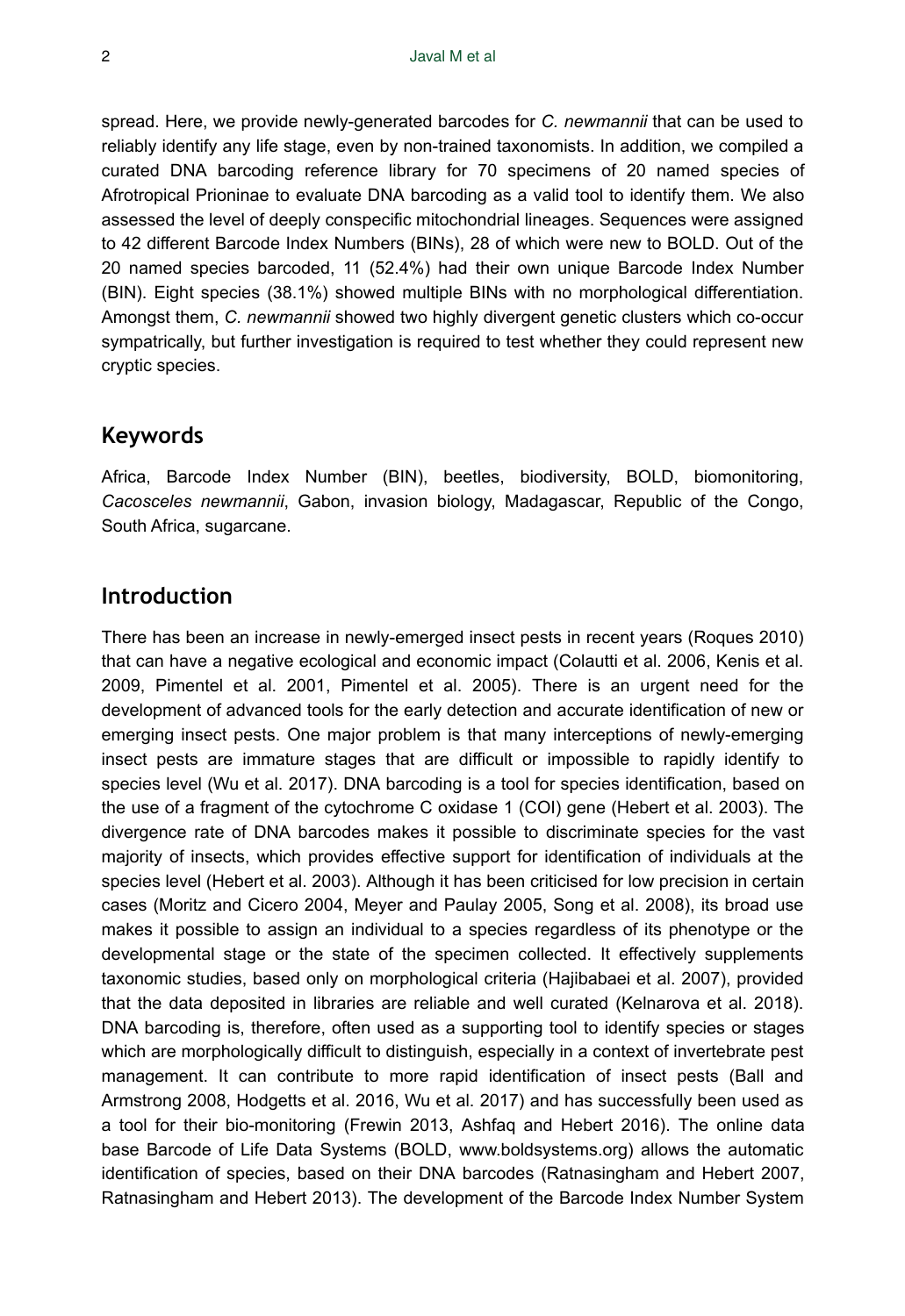(BINs) in BOLD further allows the automatic assignment of barcode sequences to genetic clusters, generating a web page for each cluster. Since clusters show high concordance with species (Lopez-Vaamonde et al. 2021), this system can be used as a proxy for species when taxonomic information is missing.

Cerambycidae are forest insects that play a major role in the decomposition of dead wood. Some species in this family also cause damage to a wide range of economically-important tree species (Haack et al. 2010, Eyre and Haack 2017) and can be economic pests of commercially-grown crops (Wang 2017). Cerambycids are uncommon pests of sugarcane crops (Carnegie and Conlong 1994), but some species have been found to cause severe damage in fields worldwide (Oyafuso et al. 2002,Mukunthan and Nirmala 2002, Dolinski et al. 2006). For example, in Thailand, the cerambycid *Dorysthenes buqueti* (Guérin-Méneville, 1844) showed a ten-fold population increase in sugarcane crops within a year causing significant damage (Pliansinchai et al. 2007). The Prioninae species *Cacosceles newmannii* (Thomson, 1877) is another recent example of a sugarcane pest. This species is native to Mozambique, Eswatini and South Africa and its biology has been poorly studied (Ferreira 1980; but see recent focused research efforts in, for example, Javal et al. 2018, Javal et al. 2019a, Javal et al. 2019b, Smit et al. 2021a, Smit et al. 2021b, Lehmann et al. 2021). The larval stage is thought to last for two years, during which larvae actively feed on root material and stem tissue (Way et al. 2017). Adults, on the other hand, have a very short life span of a few months and do not feed (Javal & Conlong, personal observations). Its host range has not yet been fully determined, even though preliminary studies show that the species is likely to be polyphagous (Smit et al. 2021b). Unlike many other Prioninae species, however, *C. newmannii* larvae are able to feed on living tissue and were found for the first time in 2015 in commercially-grown sugarcane in the KwaZulu-Natal (KZN) Province of South Africa. The reasons and the mechanisms underlying the rapid emergence of *C. newmannii* from its indigenous host plants on to sugarcane remain unclear (Javal et al. 2018). Larvae dig galleries into the sugarcane stool, but are, most of the time, found in the below-ground section of the sugarcane stalks. They cause severe crop damage, resulting in ongoing significant economic loss for the growers (Way et al. 2017) and research on biocontrol has shown limited success to date (Javal et al. 2019a). Bio-monitoring of this species is currently done by field surveys, since no lure has yet been found to efficiently monitor adults. Identification of trapped insects can be complicated due to several factors. Firstly, surgarcane agrosystems are usually made of sugarcane fields and natural non-cultivated fields or native forest, which increases the probability to catch a wide variety of species, both from the surrounding natural environment and from the cultivated crops. Secondly, the stage causing the damage is the larva, whose identification, based on morphological features, is very difficult and, therefore, relies heavily on molecular analysis. Finally, the genus *Cacosceles* includes four species that are all distributed in the Afrotropical Region and very difficult to distinguish morphologically by non-specialists, even at the adult stage (Ferreira 1980).

DNA barcoding has been used to accurately identify Cerambycidae pest species (Hodgetts et al. 2016, Wu et al. 2017, Kelnarova et al. 2018), as well as for the recognition of new taxa (Bouyer 2010, Bouyer 2016, Drumont and Ripaille 2019), but the subfamily Prioninae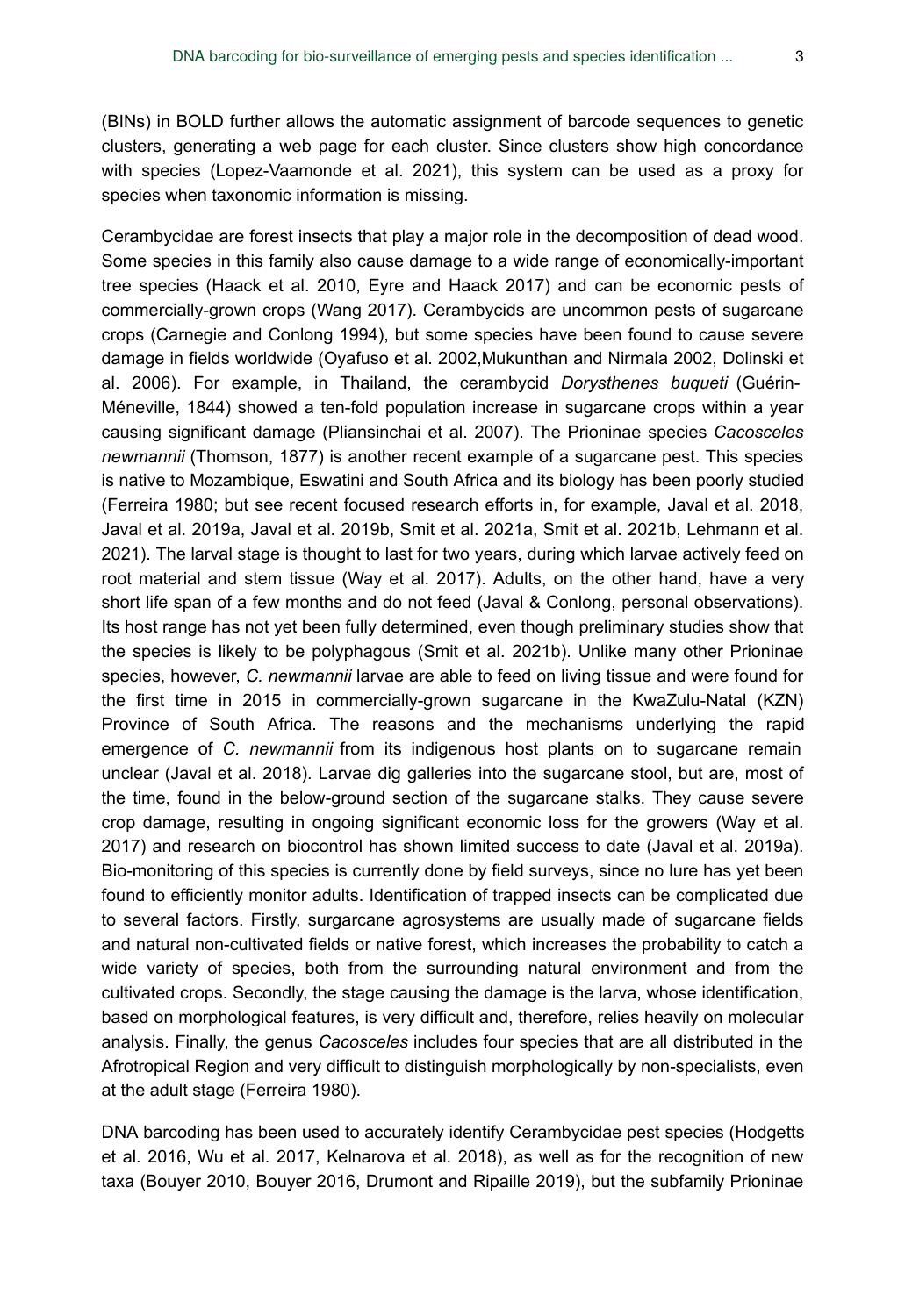has not received enough attention so far, especially in tropical areas (Jin et al. 2020). The subfamily Prioninae includes more than 1,000 species in about 300 genera (Svacha and Lawrence 2014). They occur mainly in tropical and subtropical areas, but can be found worldwide (Monné et al. 2016). The main aims of this study are: 1) to generate DNA barcodes of the emerging pest *C. newmannii* to facilitate its identification by plant protection officers; 2) to compile a DNA barcoding reference library of other Afrotropical Prioninae to assess the validity of the Barcode Index Number system as a tool to identify them reliably; 3) to assess the level of deep intraspecific lineages that could suggest the existence of cryptic species.

### **Material and methods**

### **Specimen sampling**

We built a DNA barcode dataset of 70 specimens of Afrotropical Prioninae, all based on adult specimens mainly collected in South Africa (46), but also from Madagascar (14), Gabon (9) and Republic of the Congo (1).

A total of 21 specimens of *C. newmannii* from South Africa were DNA barcoded: 20 specimens from infested sugarcane fields in Eshowe (KwaZulu-Natal, KZN) and one specimen from the Western Cape. All 21 adult specimens were collected visually during the day, by hand (Suppl. material 1). Thirty-five specimens of other species were collected by attraction to light traps set up using Bioform 'light towers' with 15W actinic tubes [\(https://www.bioform.de](https://www.bioform.de)) powered with lithium Akku 12V/10.5Ah 116.60Wh batteries [\(https://www.hellpower.at/](https://www.hellpower.at/)) or by free hand.

In addition to the specimens collected in the field, specimens from the dry historical collections, housed in several Natural History Museums or private collections (one specimen deposited at the Durban Natural Science Museum, six specimens at the South African National Collection of Insects, Pretoria, four specimens from Stellenbosch University and three specimens from ND private collection) were also barcoded. Additional details on specimens are given in the dataset DS-AFROPRIO in BOLD.

#### **Morphological identification**

Specimens were identified, based on available literature (Quentin and Villiers 1973, Ferreira 1980), taxonomic expertise of some of the authors (ND) and museum identifications. Most species of Afrotropical Prioninae can be identified, based on examination of external morphological features (concentrated on the head, prothorax and tarsi; Ferreira 1980). In its current concept, the genus *Cacosceles* contains four species divided into two subgenera: *Cacosceles sensu stricto* (*C. oedipus* Newman, 1838) and *Zelogenes* Thomson (*C. newmannii* Thomson, 1877; *C. latus* Waterhouse, 1881 and *C. gracilis* Lackerbeck, 2000). The subgenus *Cacosceles sst.* may be easily ditinguished from *Zelogenes*, based on the size and shape of the eyes, the length of antennae and the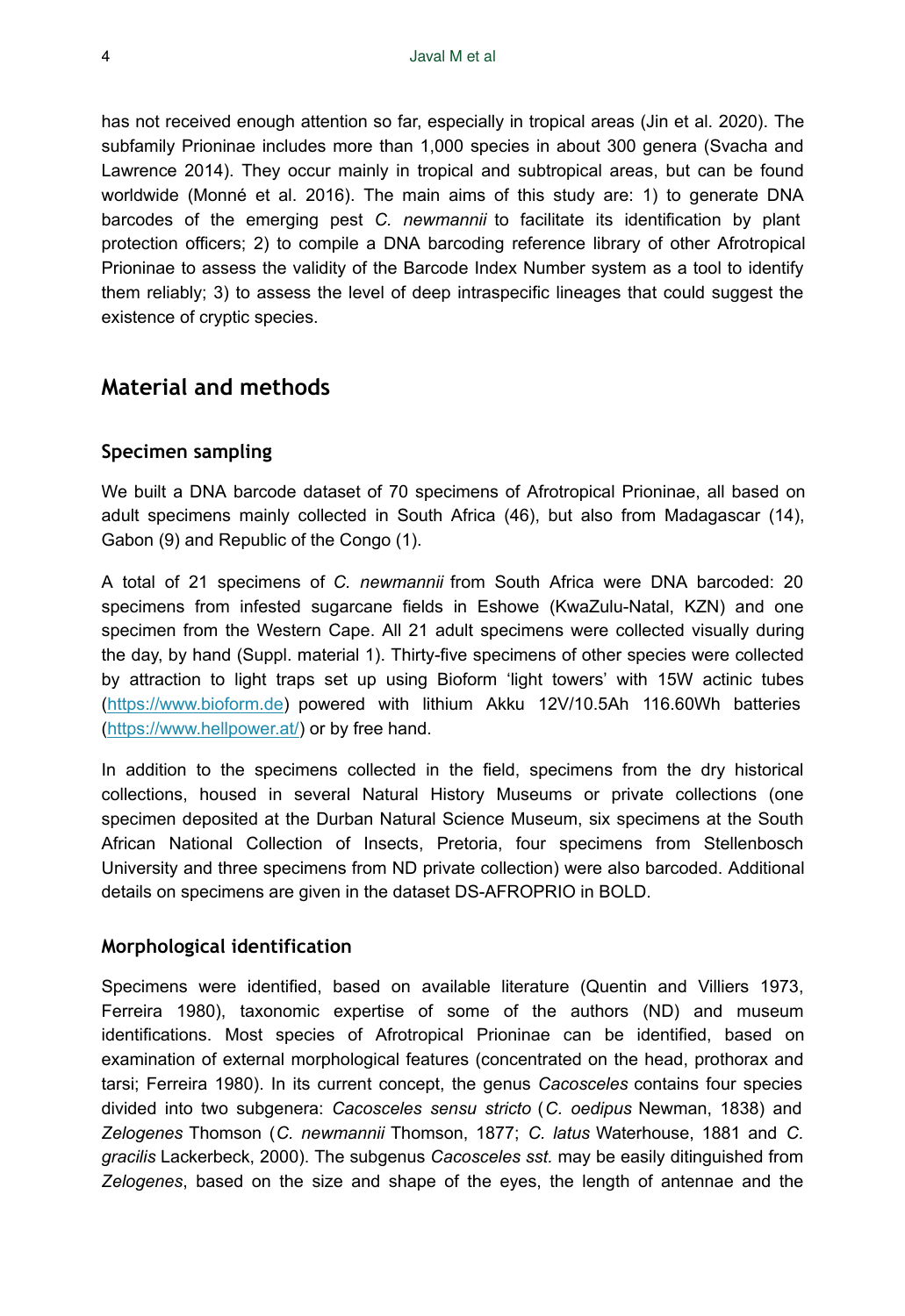presence of a tooth on humeral angles (Ferreira 1980). In the subgenus *Zelogenes*, *C. newmannii* is the only widely distributed and taxonomically well-established species. The two species, *C. latus* and *C. gracilis*, are only known from very few specimens from South Africa and are distinguished from *C. newmannii* by superficial differences in body ratios and punctuation of integument (Ferreira 1980, Lackerbeck 2000). All the *Zelogenes* specimens, examined in the course of this study, were identified as *C. newmannii*. When available, several specimens for each species of Prioninae were sampled from distant locations.

#### **DNA barcoding**

Fresh field specimens were stored in 96% alcohol at 4°C pending DNA extraction. For dry museum material, a hind leg or a tarsus was extracted from specimens and stored dry in an Eppendorf tube. Tissues of 50 specimens were sent to CIRAD (UMR Centre de Biologie pour la Gestion des Populations, Montpellier, France) for DNA barcoding. DNA was extracted non-destructively using a DNeasy Blood & Tissue kit (Qiagen, Hilden, Germany), according to the manufacturer's protocol (with an overnight initial incubation with proteinase K at 56°C / 500 RPM in a ThermoMixer (Eppendorf) and an elution in 100 µl). PCR amplifications were performed using standard primers for barcoding (two parts of mitochondrial cytochrome C oxidase subunit I of invertebrates: LCO1490 and HCO2198 (Folmer et al. 1994) and, when the sequence produced was not clear enough or when DNA was not amplified, Jerry and Pat (Simon et al. 1994). PCR reactions were carried out on a Mastercycler ® Nexus (Eppendorf, Hamburg, Germany) in a volume of 10 μl PCR mix containing 5 μl of Multiplex Master Mix (Qiagen, Hilden, Germany), 0.2 µM of each primers and 1 µl of template DNA. The PCR conditions were as follows: initial DNA denaturation at 94°C for 15 minutes, followed by 35 cycles of 30 s at 94°C, 1 min at annealing temperature (see Table 1) and 1 min at 72°C with a final extension of 20 min at 72°C. The PCR products were sequenced by Eurofins Genomics [\(http://www.eurofinsgenomics.eu\)](http://www.eurofinsgenomics.eu/)). After extraction, tissues of vouchers specimens were returned to their reference collection of origin.

| Table 1.<br>PCR primers and conditions. |                                                                                                                                                                   |                          |                                                            |  |  |  |  |  |
|-----------------------------------------|-------------------------------------------------------------------------------------------------------------------------------------------------------------------|--------------------------|------------------------------------------------------------|--|--|--|--|--|
| Primer                                  |                                                                                                                                                                   | Annealing<br>temperature | Reference                                                  |  |  |  |  |  |
|                                         | HCO2198 CAGGAAACAGCTATGACTAAACYTCDGGATGBCCAAARAATCA<br><b>CAGGAAACAGCTATGAC</b> TAAACYTCAGGATGACCAAAAAAYCA<br><b>CAGGAAACAGCTATGAC</b> TAAACTTCWGGRTGWCCAAARAATCA | $52^{\circ}$ C           | Folmer et al<br>1994 modified in<br>Germain et al.<br>2013 |  |  |  |  |  |
| LCO1490                                 | <b>TGTAAAACGACGGCCAGT</b> TTTCAACTAAYCATAARGATATYGG<br><b>TGTAAAACGACGGCCAGT</b> TTTCAACWAATCATAAAGATATTGG                                                        |                          |                                                            |  |  |  |  |  |
| Jerry                                   | CAACATTTATTTTGATTTTTTGG                                                                                                                                           | $55^{\circ}$ C           | Simon et al. 1994                                          |  |  |  |  |  |
| Pat                                     | <b>TCCAATGCACTAATCTGCCATATTA</b>                                                                                                                                  |                          |                                                            |  |  |  |  |  |

M13 tails from Ivanova et al. (2007) are in bold.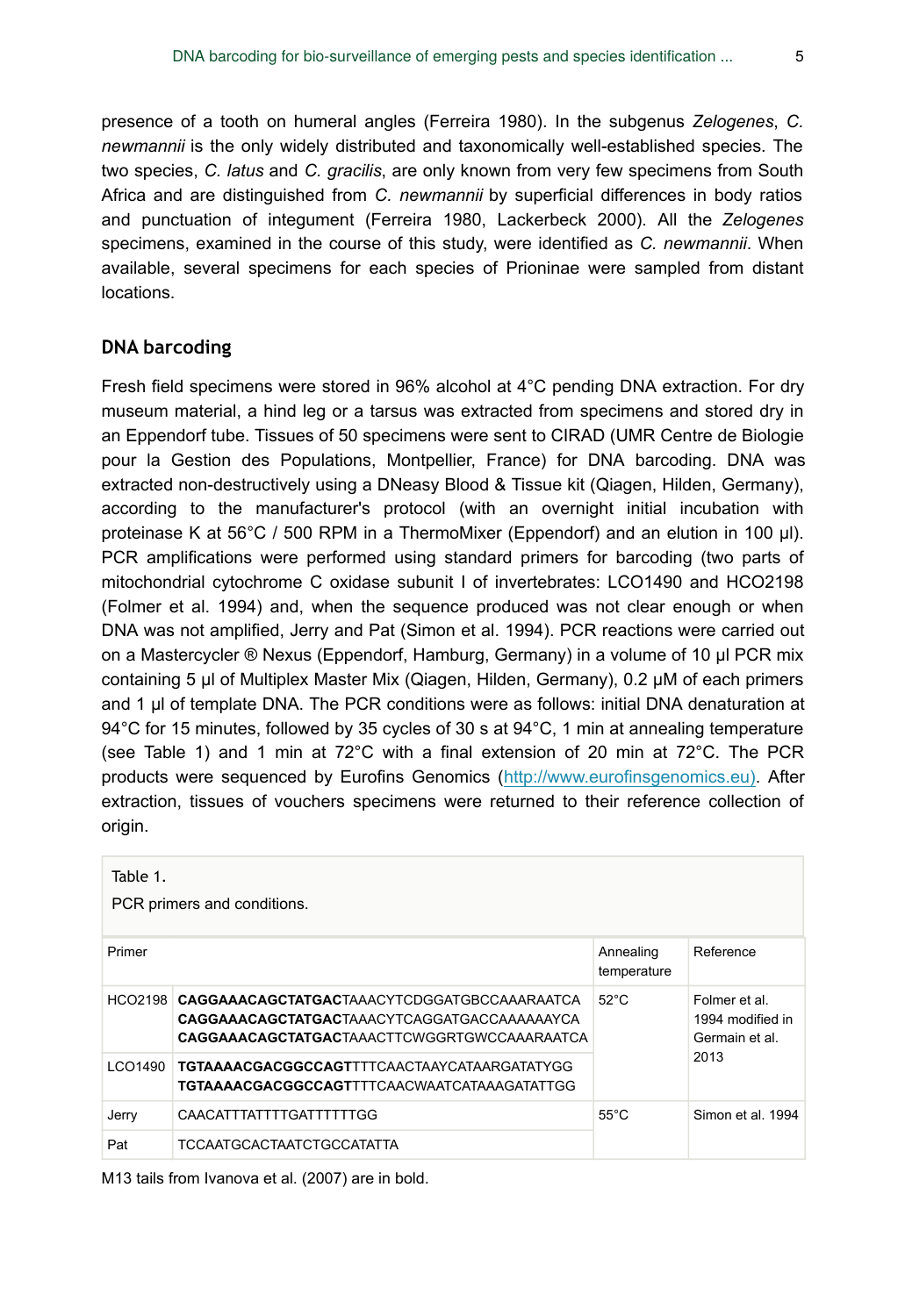The remaining 20 samples were shipped to the Canadian Centre for DNA Barcoding (CCDB, Biodiversity Institute of Ontario, University of Guelph) for sequencing. Out of them, 13 samples were sequenced using Single Molecule Real-Time (SMRT) sequencing through the Sequel (PacBio) pipeline at CCDB (Hebert et al. 2018).

#### **Sequence analysis**

Barcode sequences were edited using CodonCode Aligner V.3.7.1. (CodonCode Corporation, Centerville, MA, USA) and checked to identify the presence of pseudogenes using standard detection methods (Haran et al. 2015). Sequences were deposited in BOLD v.4 [\(www.barcodinglife.com](http://www.barcodinglife.com), Ratnasingham and Hebert 2007) and aligned using the 'BOLD aligner' option. Sequences were assigned automatically to Barcode Index Numbers (BINs) in BOLD (Ratnasingham and Hebert 2013). Genetic distances between species were also computed with BOLD using the Kimura 2 Parameter distance model. Neighbour-joining (NJ) trees, used to visualise genetic distances within and between species and sequence clusters, were generated in BOLD. A haplotype network was built using minimum spanning network (epsilon = 0) in PopART [\(http://popart.otago.ac.nz](http://popart.otago.ac.nz); Leigh and Bryant 2015).

### **Data resources**

The resulting sequences, along with the voucher data, images and trace files from Sanger and SMRT sequencing are deposited in the Barcode of Life Database (BOLD, [http://](http://www.boldsystems.org) [www.boldsystems.org](http://www.boldsystems.org)) (Ratnasingham and Hebert 2007) and the sequences subsequently deposited in GenBank. All data are available from BOLD at: [dx.doi.org/10.5883/DS-](http://dx.doi.org/10.5883/DS-AFROPRIO)[AFROPRIO](http://dx.doi.org/10.5883/DS-AFROPRIO)

### **Results**

We generated a total of 70 COI sequences representing 20 named species (55 sequences identified to species level and remaining sequences identified to genus level) from 16 genera (results on 7 April 2021; Suppl. materials 1, 4). Genetic variability within species ranged from 0 to 14.34% with a mean of 2% (Suppl. material 2). The highest value (14.34%) was observed between two *Mallodon downesi* (Hope, 1843; Suppl. material 3). For *C. newmannii*, genetic distances varied between 0% and 4.8% with a mean of 1.5% (Suppl. material 3).

Sequences were assigned to 42 different BINs, 28 of which were new to BOLD (Suppl. material 4). Out of the 20 named species barcoded, 11 (55%) had their own unique BIN (Suppl. material 5). Seven species (35%) showed deep COI splits with several BINs (Suppl. material 5). The multiple BINs per species ranged from two to a maximum of five within *Mallodon downesi* (Suppl. material 5). *Anomotoma wilwerthi* (Lameere, 1903) showed a "shallow" COI split of only 1.61% between two different BINS (Suppl. materials 5, 6). *Cacosceles newmannii* showed two distinct BINs ([BOLD:AEF3555](http://boldsystems.org/index.php/Public_BarcodeCluster?clusteruri=BOLD:AEF3555) & [BOLD:AEF607](http://boldsystems.org/index.php/Public_BarcodeCluster?clusteruri=BOLD:AEF6074) [4](http://boldsystems.org/index.php/Public_BarcodeCluster?clusteruri=BOLD:AEF6074)) that diverged between 4.46 and 4.80% (Suppl. materials 5, 6). Out of 21 specimens of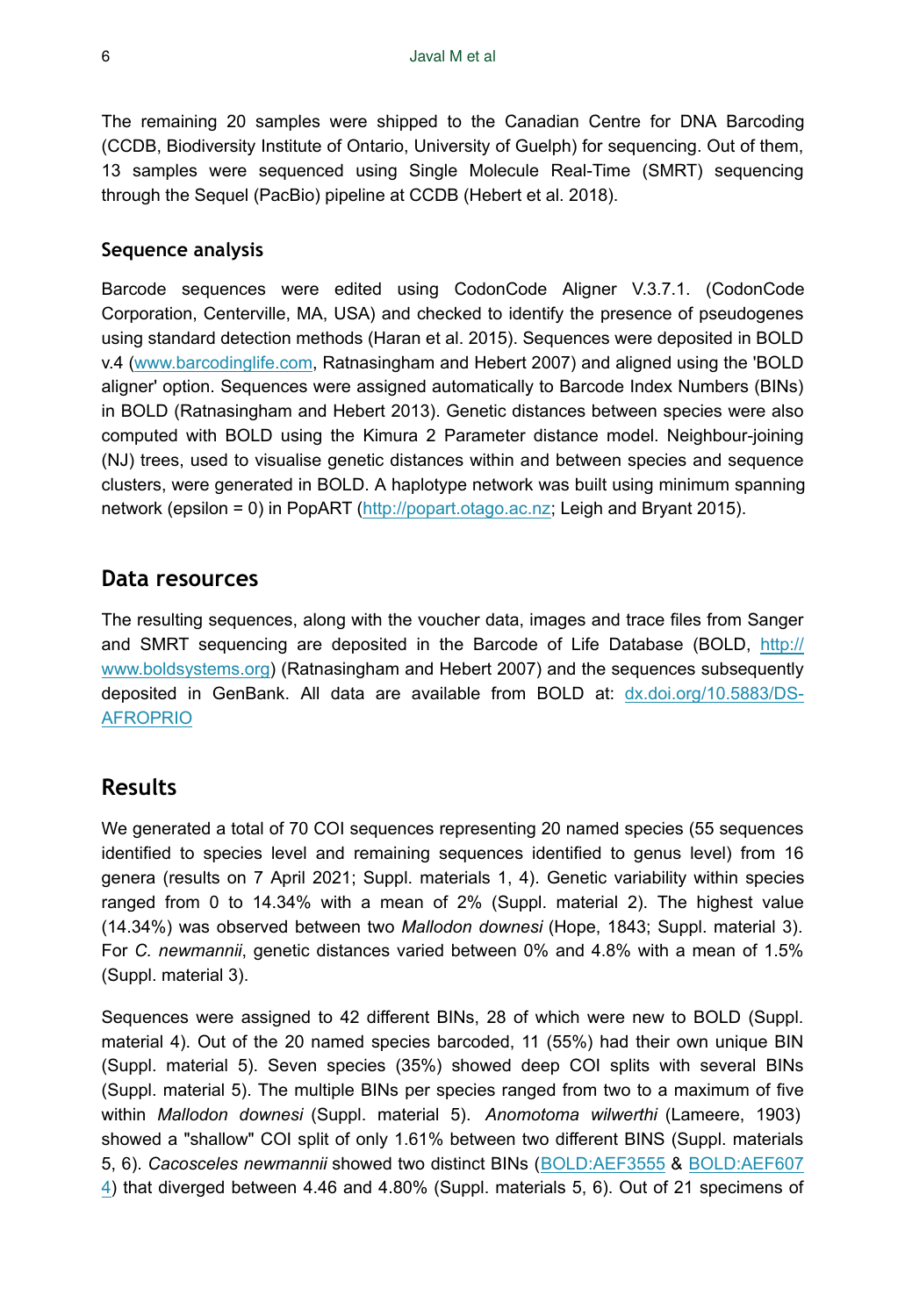*C. newmannii* collected, 20 were sampled in the KZN Province of South Africa and only one in the Western Cape (WCape) Province. Specimens belonging to both BINs have been found sympatrically at Eshowe (South Africa) attacking sugarcane plantations (Suppl. material 1). Four different haplotypes were identifed in *C. newmannii* (Fig. 1, Table 2).

### Table 2.

Collection data and genetic information regarding *Cacosceles newmannii* samples. Haplotypes numbers refer to Fig. 1.

| Sample ID | BIN          | Haplotype    | <b>Collection Date</b> | Country      | <b>State/Province</b> | <b>Sector</b> |
|-----------|--------------|--------------|------------------------|--------------|-----------------------|---------------|
| MJ0002    | BOLD:AEF3555 | 1            | 2018                   | South Africa | KwaZulu Natal         | Entumeni      |
| MJ0003    | BOLD:AEF6074 | 4            | 2018                   | South Africa | KwaZulu Natal         | Entumeni      |
| MJ0004    | BOLD:AEF6074 | 4            | 2018                   | South Africa | KwaZulu Natal         | Entumeni      |
| MJ0006    | BOLD:AEF3555 | 1            | 25-Feb-2018            | South Africa | Western Cape          | Stellenbosch  |
| MJ0007    | BOLD:AEF3555 | 1            | 17-Feb-2017            | South Africa | KwaZulu Natal         | Entumeni      |
| MJ0010    | BOLD:AEF3555 | 1            | 17-Feb-2017            | South Africa | KwaZulu Natal         | Entumeni      |
| MJ0038    | BOLD:AEF6074 | 4            | 2018                   | South Africa | KwaZulu Natal         | Entumeni      |
| MJ0039    | BOLD:AEF3555 | 1            | 17-Feb-2017            | South Africa | KwaZulu Natal         | Entumeni      |
| MJ0040    | BOLD:AEF3555 | 1            | 17-Feb-2017            | South Africa | KwaZulu Natal         | Entumeni      |
| MJ0041    | BOLD:AEF3555 | 1            | 17-Feb-2017            | South Africa | KwaZulu Natal         | Entumeni      |
| MJ0042    | BOLD:AEF3555 | 2            | 17-Feb-2017            | South Africa | KwaZulu Natal         | Entumeni      |
| MJ0043    | BOLD:AEF3555 | $\mathbf{1}$ | 17-Feb-2017            | South Africa | KwaZulu Natal         | Entumeni      |
| MJ0044    | BOLD:AEF3555 | 3            | 17-Feb-2017            | South Africa | KwaZulu Natal         | Entumeni      |
| MJ0045    | BOLD:AEF3555 | 1            | 17-Feb-2017            | South Africa | KwaZulu Natal         | Entumeni      |
| MJ0046    | BOLD:AEF6074 | 4            | 2018                   | South Africa | KwaZulu Natal         | Entumeni      |
| MJ0047    | BOLD:AEF3555 | 1            | 2018                   | South Africa | KwaZulu Natal         | Entumeni      |
| MJ0048    | BOLD:AEF3555 | $\mathbf{1}$ | 2018                   | South Africa | KwaZulu Natal         | Entumeni      |
| MJ0049    | BOLD:AEF3555 | 1            | 2018                   | South Africa | KwaZulu Natal         | Entumeni      |
| MJ0051    | BOLD:AEF3555 | 1            | 2018                   | South Africa | KwaZulu Natal         | Entumeni      |
| MJ0052    | BOLD:AEF3555 | $\mathbf{1}$ | 2018                   | South Africa | KwaZulu Natal         | Entumeni      |
| MJ0053    | BOLD:AEF3555 | 1            | 2018                   | South Africa | KwaZulu Natal         | Entumeni      |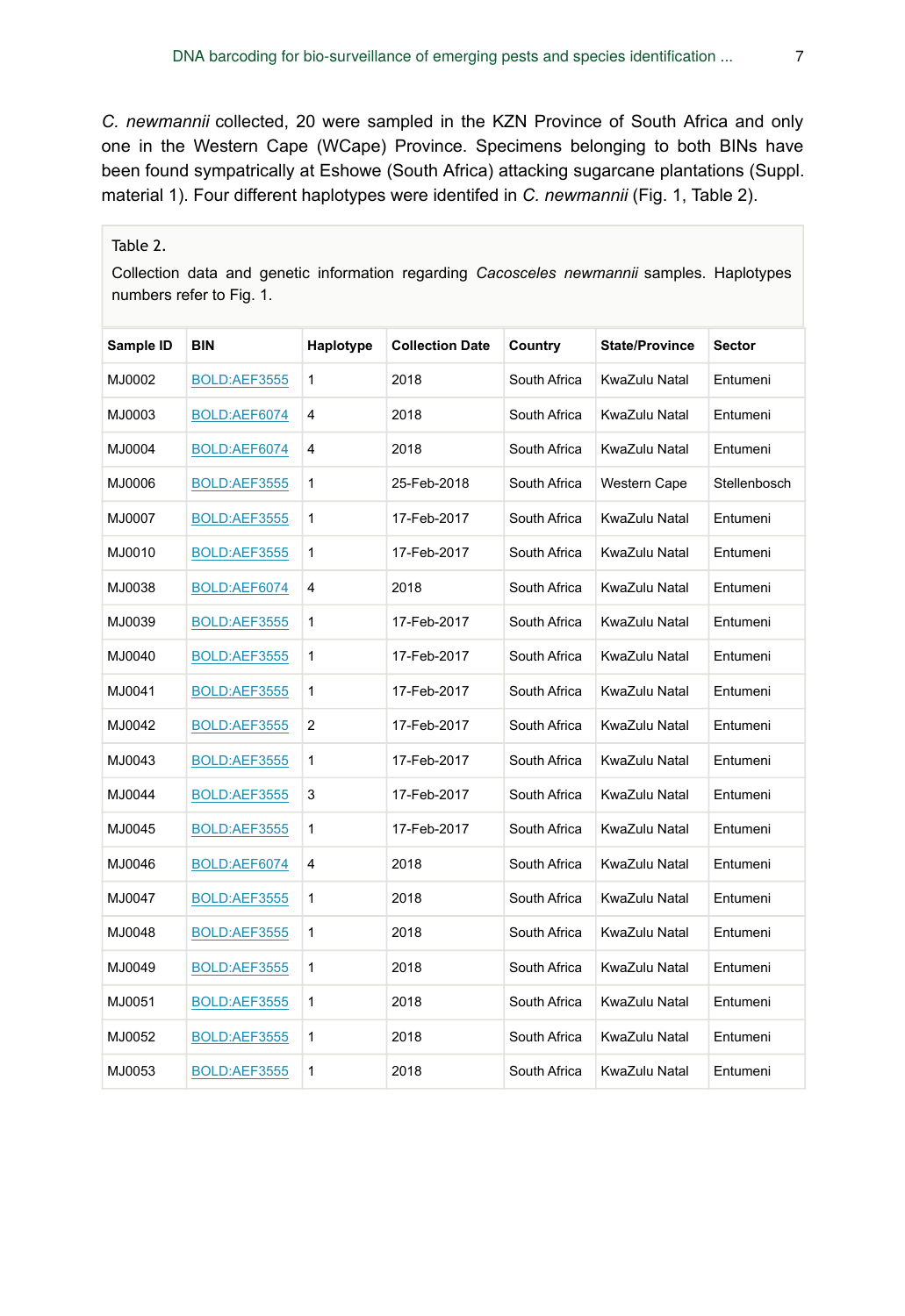

### Figure 1. doi

Minimum spanning haplotype network for *C. newmannii* specimens. Mutational steps are symbolised by dashes and the diameter of the circles is proportional to the number of individuals that belong to each haplotype. Specimens belonging to each haplotypes are listed in Table 2.

One *Cacosceles* specimen (MJ0009), collected in Eastern Cape, is morphologically similar to *C. oedipus*, but forms its own BIN [\(BOLD:AEF3200\)](http://boldsystems.org/index.php/Public_BarcodeCluster?clusteruri=BOLD:AEF3200) and shows a high genetic divergence of 12.52% from *C. newmannii* (Suppl. material 5). More specimens are needed to assess its status and it is, therefore, treated here as an unconfirmed candidate species (sensu Lopez-Vaamonde et al. 2021).

### **Discussion**

DNA barcoding is a major tool in the bio-surveillance of insect pests. It allows rapid identification of an unknown specimen regardless of its developmental stage or state of preservation. DNA barcoding has been extensively used with Cerambycidae for pest diagnostics (Kelnarova et al. 2018) and biosecurity (Hodgetts et al. 2016, Wu et al. 2017). However, reliable molecular identification relies on comprehensive and well-curated databases, that are generally lacking for Prioninae. This study and the resulting barcode database will allow biosecurity officers to easily distinguish any life stages of *C. newmannii* specimens from other common Prioninae species, especially since, based on our data, *C. newmannii* 's two BINS ([BOLD:AEF3555](http://boldsystems.org/index.php/Public_BarcodeCluster?clusteruri=BOLD:AEF3555) & [BOLD:AEF6074\)](http://boldsystems.org/index.php/Public_BarcodeCluster?clusteruri=BOLD:AEF6074) form a clade.

Interspecific and intraspecific genetic distances observed on this mitochondrial fragment were generally consistent with the currently accepted taxonomy and classification for most species of this subfamily (Ferreira 1980). The genus *Cacosceles* was more intensely sampled. As currently accepted, the genus *Cacosceles* contains four species: *C. newmannii* Thomson, 1877; *C. oedipus* Newman, 1838, *C. latus* Waterhouse, 1881 and *C. gracilis* Lackerbeck, 2000. *C. oedipus* was clearly distinct from *C. newmannii*, based on barcode sequences which confirms their clear species' boundaries. The two species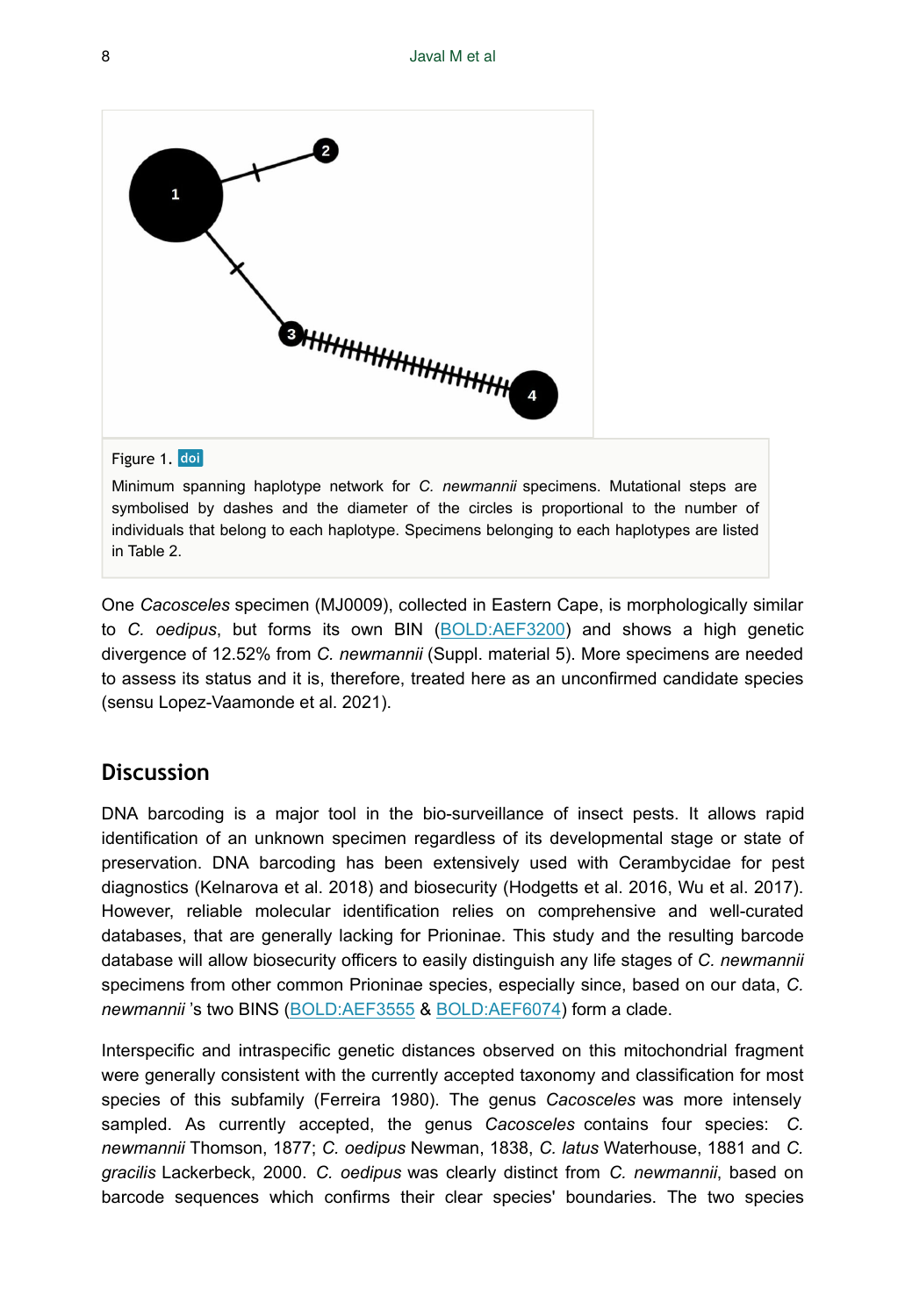showed 18.35% divergence, based on the barcode fragment. We have sequenced a specimen of a *Cacosceles* from Eastern Cape (MJ0009) that is morphologically similar to *C. oedipus*. This specimen is, however, 20% divergent from the *C. oedipus* sequenced from the Western Cape (MJ0005 & MJ0008). More specimens are needed to assess the status of these divergent BINS. Two *Cacosceles* species, *C. latus* and *C. gracilis*, have not been barcoded yet and a formal taxonomic revision of this genus is needed.

Regarding *C. newmannii*, the distance observed between the two BINS described is above the commonly used threshold of interspecific distance in arthropods (3%; Hebert et al. 2004). Interestingly, the single specimen from the Western Cape Province fell into one of these two clusters. Morphological observations of the specimens, belonging to these clusters, revealed no apparent distinguishing characters. In addition, the specimens of the two clusters from KZN are found in sympatry in infested fields where the species was found feeding on sugarcane. A more detailed study, including more specimens and nuclear genes, is needed to establish if this corresponds to sympatric deep splits and despeciation, lineage fusion events (Hinojosa et al. 2019) or mitochondrial artifacts, such as *Wolbachia* infection.

An extreme case of deep splits within one species is *Mallodon downesii* with five BINs out of six specimens barcoded. *M. downesii* has a very broad distribution across the African continent and is highly polyphagous (Delahaye and Tavakilian 2009). It has also been recorded as an alien introduction to the neotropics, representing a potential danger as a pest of coffee plantations (Wappes et al. 2018). Our barcoding results suggest that it could represent a complex of species that deserves further investigation.

More generally, this study revealed that multiple species of southern African Prioninae show deep intraspecific barcode distances that could not yet be associated with morphological divergences. It should be noted that forests have experienced strong contraction events during past climate oscillations in this region, itself strongly affecting the genetic structure and the speciation of forest insect species (Fabrizi et al. 2019). It is hypothesised that such divergences could originate from a complex evolutionary history of Prioninae, resulting from contraction/extension of their habitat over geological time.

# **Conclusions**

To complement existing identification tools based on morphology, this barcode database will facilitate clear identification of the most common species of southern African Prioninae, irrespective of taxonomic skills of the observer or developmental stage of the insect. Further analyses using nuclear markers should be carried out to assess the multiple BINs and substantial intraspecific genetic divergences observed within four of the named species of Prioninae found to have multiple BINs. Particular attention should be focused on the pest species *C. newmannii* in order to clarify the species delimitation of the two BINs identified.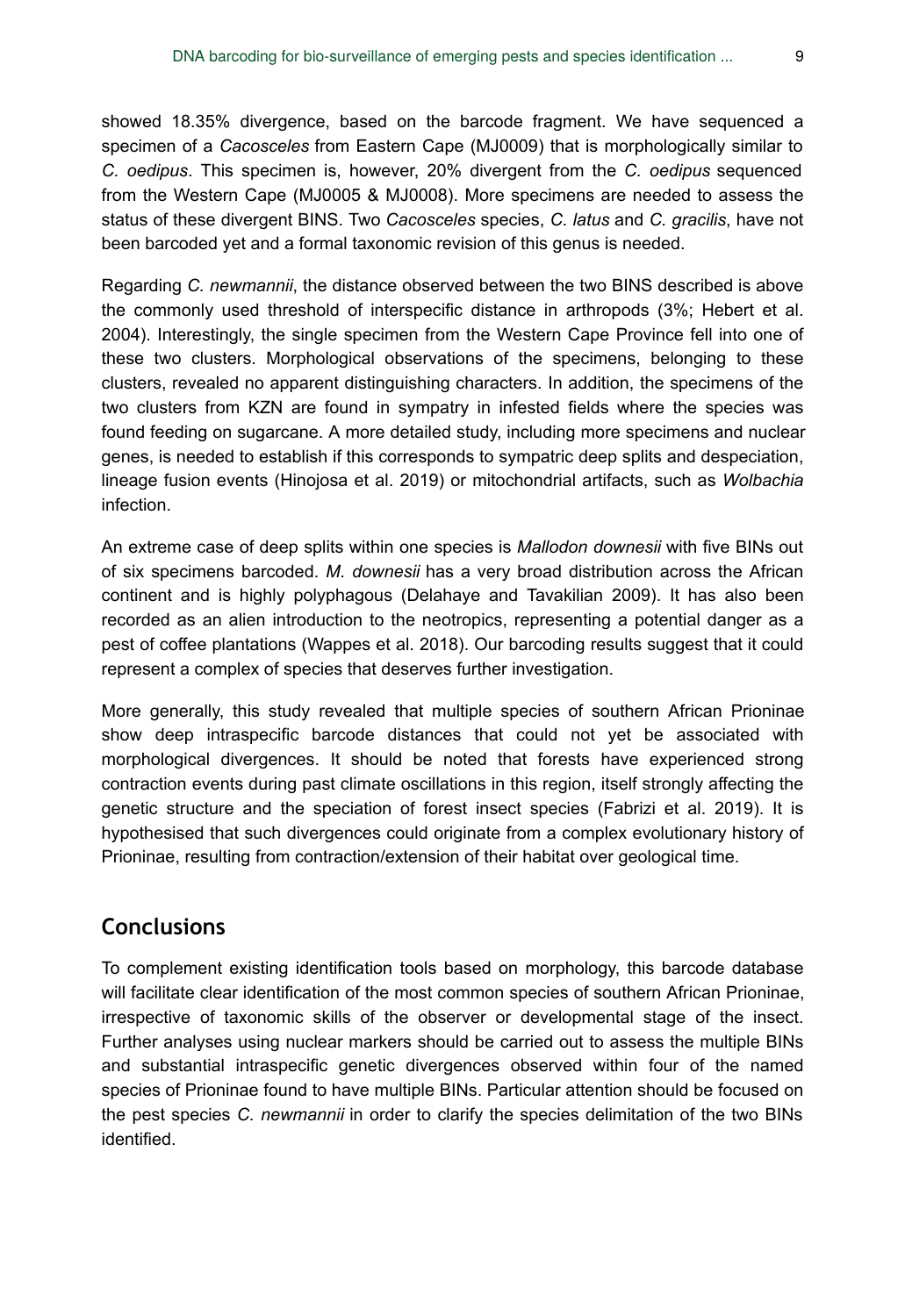# **Acknowledgements**

MJ thanks Natasha Govender (Durban Natural Science Museum) for allowing access to museum collections. CLV thanks Brian Fisher, Balsama Rajemison and other staff at the Madagascar Biodiversity Center for their assistance during fieldwork in Madagascar. The authors are grateful to Evgeny Zakharov, Jeremy deWaard, Claudia Steinke, Miduna Rahulan and other staff at the Centre for Biodiversity Genomics for their assistance. Thanks to Claude Ripaille and Thierry Bouyer for their help identifying some species. Thanks to Thibaud Decaens for allowing us to use four unpublished barcodes of Gabonese species. Thanks to Philippe Jeanmart of Precious Woods - Compagnie Equatoriale des Bois for permission to CLV to carry out fieldwork in their logging concession at Bambidie Site (Lastourville, Gabon). Relevant collecting permits are as follows: 32/17/MEEF/SG/ DGF/DSAP/SCB. Re du 24 Février 2017; 243/17-MEEF/SG/DGF/DSAP/SCB. Re du 6 Octobre 2017; 010/18/MEEF/SG/DGF/DSAP/SCB. Re du 26 Janvier 2018 and 049/18/ MEEF/SG/DGF/DSAP/SCB. Re du 15 Février 2018 enabling collections in reserves and other protected areas in Madagascar. The director of MICET at Antananarivo and their staff, including drivers, are thanked for facilitating these permits, export and logistics. Permit N°AR0050 /18/MESRS/CENAREST/CG/CST/CSAR (to CLV) enabled collections at "Compagnie Equatoriale des Bois" at Lastourville (Province of l'Ogooué Lolo) and AR 0008/12/MENESRIC/CENAREST/CG/CST/CSAR and AR 0002/13/MENESTFRSJS/ CENAREST/CG/CST/CSAR to collect at Parc National de la Lopé (Gabon) during ECOTROP field school 2012 & 2013. Thanks to Pr Daniel Franck Idiata and his staff at CENAREST for facilitating these permits, export and logistics. Permit OP1382-2019 (Ezemvelo KZN Wildlife Permits Office, Collecting Permit) allowed collections in the KwaZulu-Natal Province of South Africa (to JH) and permit ZA/LP/83364 allowed collections in Limpopo (South Africa) in 2017. We thank the editor Chen-Bin-Wang and both reviewers Natalia Kirichenko and Francesco Vitali for their helpful comments on the manuscript.

# **Funding program**

DNA barcoding was funded by grants from the South African Sugarcane Research Institute. CLV thanks ANR project SPHINX (ANR-16-CE02-0011-01) for funding fieldwork in Gabon and South Africa and the Critical Ecosystem Partnership Fund project IPSIO (A Network of Interdisciplinary Researchers Committed to Training, Sharing Tools, and Advocating for an Insect Focused Approach in Conservation) for funding fieldwork in Madagascar.

# **Author contributions**

Contributed to: • Study design: MJ, JST, JMH • Specimen sampling, databasing: MJ, CLV, DEC, ND, EG, JMH • Sequence analyses: MJ, CLV, JMH • Taxonomic expertise, result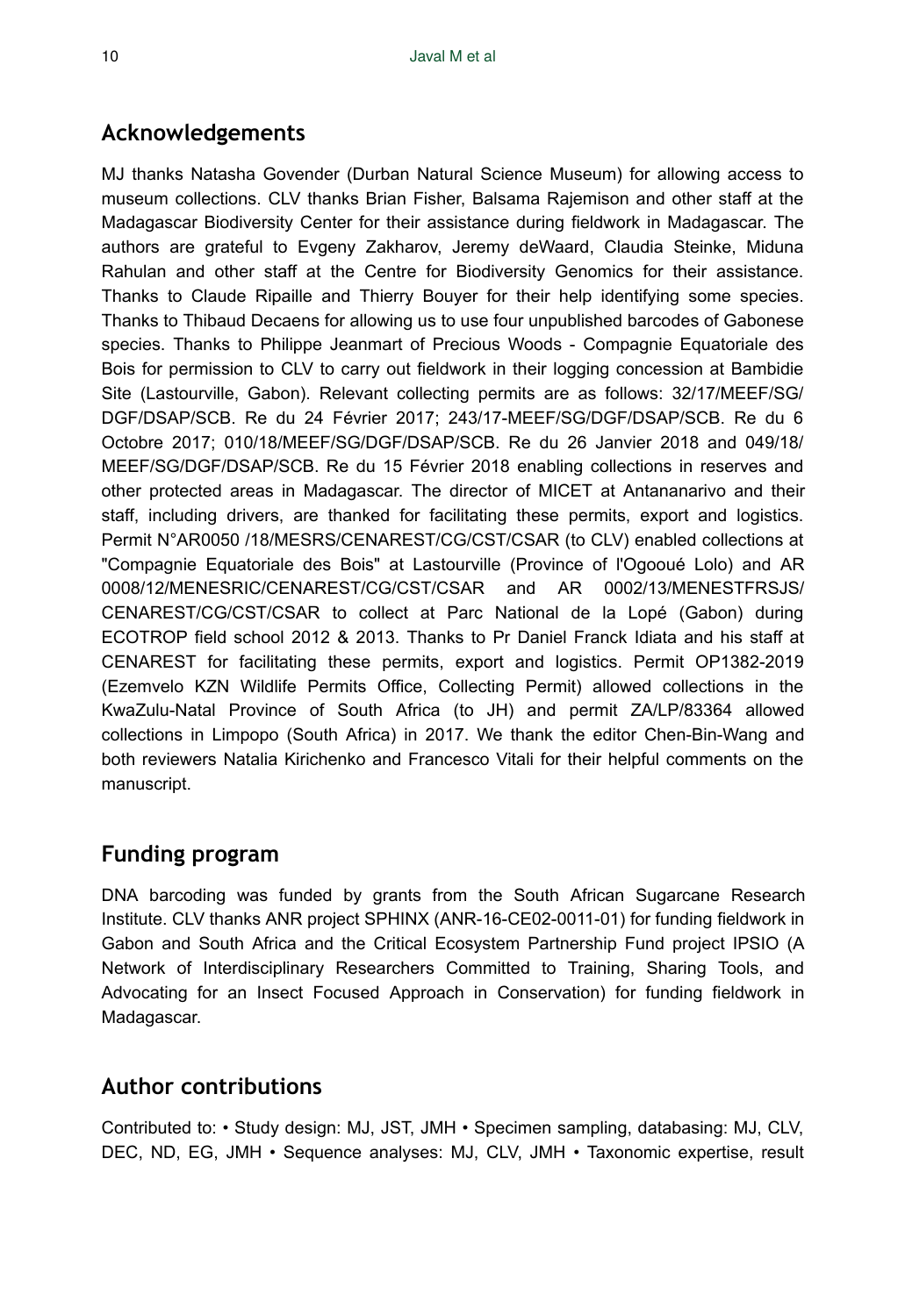validation: JMH, CLV, ND, EG • Writing of manuscript: MJ, CLV, JMH • All authors edited and commented to the manuscript. • JMH and CLV contributed equally to the work.

# **Conflicts of interest**

The authors declare no conflicts of interest.

# **References**

- Ashfaq M, Hebert PN (2016) DNA barcodes for bio-surveillance: regulated and economically important arthropod plant pests. Genome 59 (11): 933‑945. [https://doi.org/](https://doi.org/10.1139/gen-2016-0024) [10.1139/gen-2016-0024](https://doi.org/10.1139/gen-2016-0024)
- Ball S, Armstrong K (2008) Rapid, one-step DNA extraction for insect pest identification by using DNA barcodes. Journal of Economic Entomology 101 (2): 523‑532. <https://doi.org/10.1093/jee/101.2.523>
- Bouyer T (2010) Description de nouveaux Macrotomini africains (Coleoptera, Cerambycidae, Prioninae). Entomologia Africana 15 (2): 50‑56. [In French].
- Bouyer T (2016) Notes sur les priones africains du groupe de Macrotoma serripes (Fabricius, 1791) (Coleoptera, Cerambycidae, Prioninae, Macrotomini). Entomologia Africana 21 (1): 7‑14. [In French].
- Carnegie A, Conlong D (1994) Biology, pest status and control measure relationships of sugar cane insect pests. Second Entomology Workshop of the International Society of Sugar Cane Technologists, Mt Edgecombe, KwaZulu-Natal, South Africa.
- Colautti RI, Bailey SA, van Overdijk CA, Amundsen K, MacIsaac H (2006) Characterised and projected costs of nonindigenous species in Canada. Biological Invasions 8 (1): 45‑59. <https://doi.org/10.1007/s10530-005-0236-y>
- Delahaye N, Tavakilian GL (2009) Note sur *Mallodon downesii* Hope, 1843, et mise en synonymie de *M. plagiatum* Thomson, 1867 (Coleoptera, Cerambycidae). Bulletin de la Société entomologique de France 114: 39-45.
- Dolinski C, Valle ED, Stuart R (2006) Virulence of entomopathogenic nematodes to larvae of the guava weevil, Conotrachelus psidii (Coleoptera: Curculionidae), in laboratory and greenhouse experiments. Biological Control 38 (3): 422‑427. <https://doi.org/10.1016/j.biocontrol.2005.12.014>
- Drumont A, Ripaille C (2019) Description of a new species belonging to the genus Sarmydus Pascoe from Taiwan island, China (Coleoptera, Cerambycidae, Prioninae) (6th contribution to the study of genus Sarmydus Pascoe, 1867). Lambillionea 119 (3): 158‑166.
- Eyre D, Haack R (2017) Invasive Cerambycid pests and biosecurity measures. In: Wang Q (Ed.) Cerambycidae of the world: biology and pest management.
- Fabrizi S, Eberle J, Ahrens D (2019) Unexpected diversity of Hyboserica chafers in South African forest remnants: cladistic analysis, new species and the new genus *Leoserica* (Coleoptera: Scarabaeidae: Melolonthinae). Zoological Journal of the Linnean Society 186 (4): 950‑982. <https://doi.org/10.1093/zoolinnean/zly095>
- Ferreira G (1980) The Parandrinae and the Prioninae of Southern Africa (Cerambycidae, Coleoptera). National Museum, Bloemfontein, South Africa, 334 pp.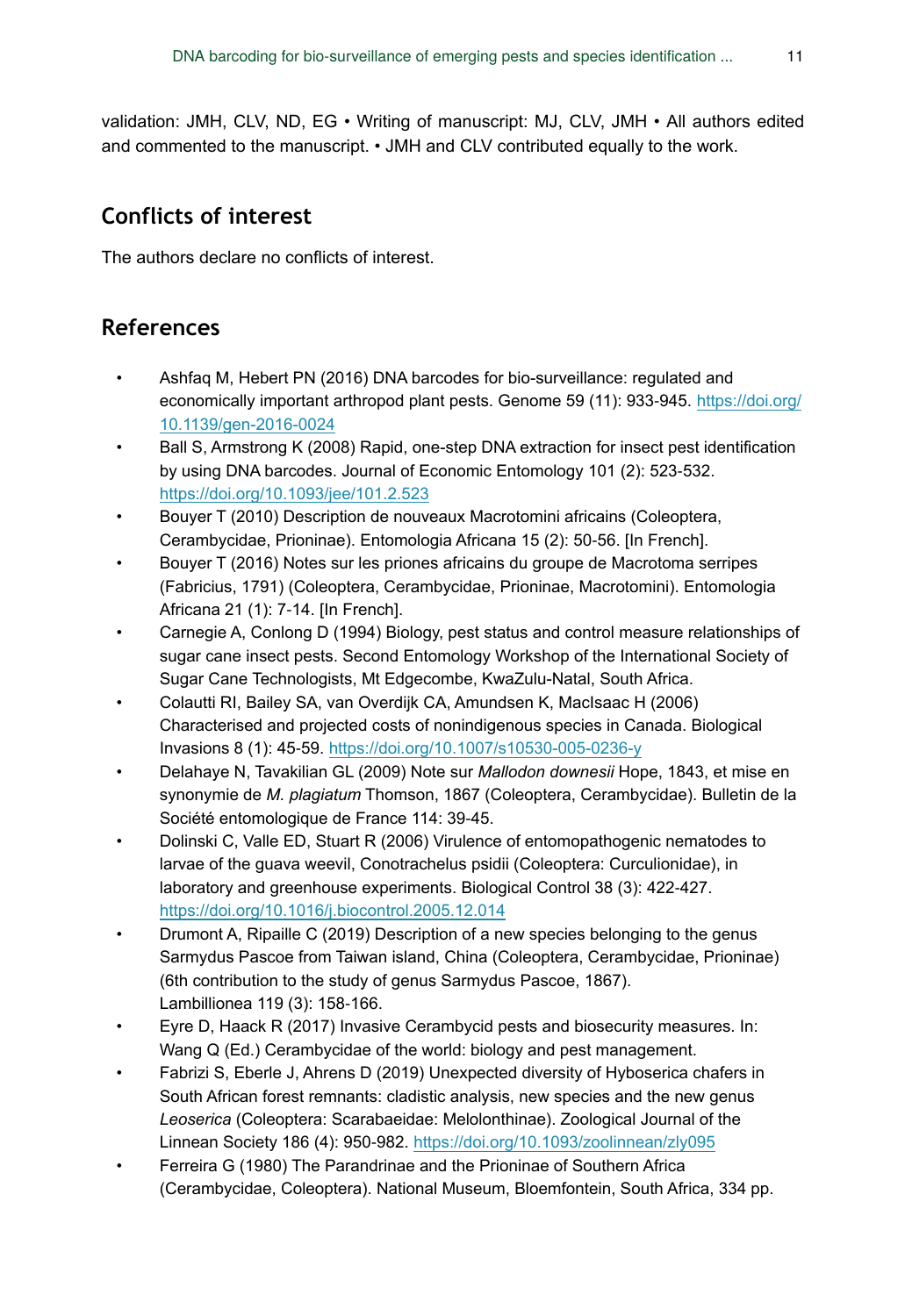- Folmer O, Black M, Hoeh W, Lutz R, Vrijenhoek R (1994) DNA primers for amplification of mitochondrial cytochrome c oxidase subunit I from diverse metazoan invertebrates. Molecular Marine Biology and Biotechnology 3: 294‑299.
- Frewin A (2013) DNA barcoding for plant protection: applications and summary of available data for arthropod pests. CAB Reviews: Perspectives in Agriculture, Veterinary Science, Nutrition and Natural Resources 8 (018). [https://doi.org/10.1079/](https://doi.org/10.1079/pavsnnr20138018) [pavsnnr20138018](https://doi.org/10.1079/pavsnnr20138018)
- Germain J, Chatot C, Meusnier I, Artige E, Rasplus J, Cruaud A (2013) Molecular identification of *Epitrix* potato flea beetles (Coleoptera: Chrysomelidae) in Europe and North America. Bulletin of Entomological Research1‑9.
- Haack R, Hérard F, Sun J, Turgeon J (2010) Managing invasive populations of Asian Longhorned Beetle and Citrus Longhorned Beetle: a worldwide perspective. Annual Review of Entomology 55 (1): 521-546. [https://doi.org/10.1146/annurev-ento-](https://doi.org/10.1146/annurev-ento-112408-085427)[112408-085427](https://doi.org/10.1146/annurev-ento-112408-085427)
- Hajibabaei M, Singer GAC, Hebert PDN, Hickey DA (2007) DNA barcoding: how it complements taxonomy, molecular phylogenetics and population genetics. Trends in Genetics : TIG 23 (4): 167‑72.<https://doi.org/10.1016/j.tig.2007.02.001>
- Haran J, Koutroumpa F, Magnoux E, Roques A, Roux G (2015) Ghost mtDNA haplotypes generated by fortuitous NUMTs can deeply disturb infra‐specific genetic diversity and phylogeographic pattern. Journal of Zoological Systematics and Evolutionary Research 53: 109‑115. <https://doi.org/10.1111/jzs.12095>
- Hebert PDN, Ratnasingham S, deWaard JR (2003) Barcoding animal life: cytochrome c oxidase subunit 1 divergences among closely related species. Proceedings. Biological Sciences 270 Suppl 1: 96‑99. <https://doi.org/10.1098/rsbl.2003.0025>
- Hebert PDN, Penton EH, Burns JM, Janzen DH, Hallwachs W (2004) Ten species in one: DNA barcoding reveals cryptic species in the neotropical skipper butterfly Astraptes fulgerator. Proceedings of the National Academy of Sciences 101: 14812‑14817. <https://doi.org/10.1073/pnas.0406166101>
- Hebert PDN, Braukmann TWA, Prosser SWJ, Ratnasingham S, deWaard JR, Ivanova NV, Janzen DH, Hallwachs W, Naik S, Sones JE, Zakharov EV (2018) A Sequel to Sanger: amplicon sequencing that scales. BMC Genomics 19 (1): 219. [https://doi.org/](https://doi.org/10.1186/s12864-018-4611-3) [10.1186/s12864-018-4611-3](https://doi.org/10.1186/s12864-018-4611-3)
- Hinojosa J, Koubínová D, Szenteczki M, Pitteloud C, Dincă V, Alvarez N, Vila R (2019) A mirage of cryptic species: Genomics uncover striking mitonuclear discordance in the butterfly *Thymelicus sylvestris*. Molecular Ecology 28 (17): 3857‑3868. [https://doi.org/](https://doi.org/10.1111/mec.15153) [10.1111/mec.15153](https://doi.org/10.1111/mec.15153)
- Hodgetts J, Ostojá-Starzewski JC, Prior T, Lawson R, Hall J, Boonham N (2016) DNA barcoding for biosecurity: case studies from the UK plant protection program. Genome 59 (11): 1033‑1048.<https://doi.org/10.1139/gen-2016-0010>
- Ivanova N, Zemlak T, Hanner R, Hebert P (2007) Universal primer cocktails for fish DNA barcoding. Molecular Ecology Notes 7: 544‑548. [https://doi.org/10.1111/j.](https://doi.org/10.1111/j.1471-8286.2007.01748.x) [1471-8286.2007.01748.x](https://doi.org/10.1111/j.1471-8286.2007.01748.x)
- Javal M, Thomas S, Barton M, Gillespie D, Conlong D, Terblanche J (2018) Understanding the recentinvasion of *Cacosceles newmannii* (Coleoptera: Cerambycidae) into sugarcane from a thermal perspective. 91st Annual Congress of the South African Sugar Technologists Association, Durban, South Africa, 14-16 August 2018.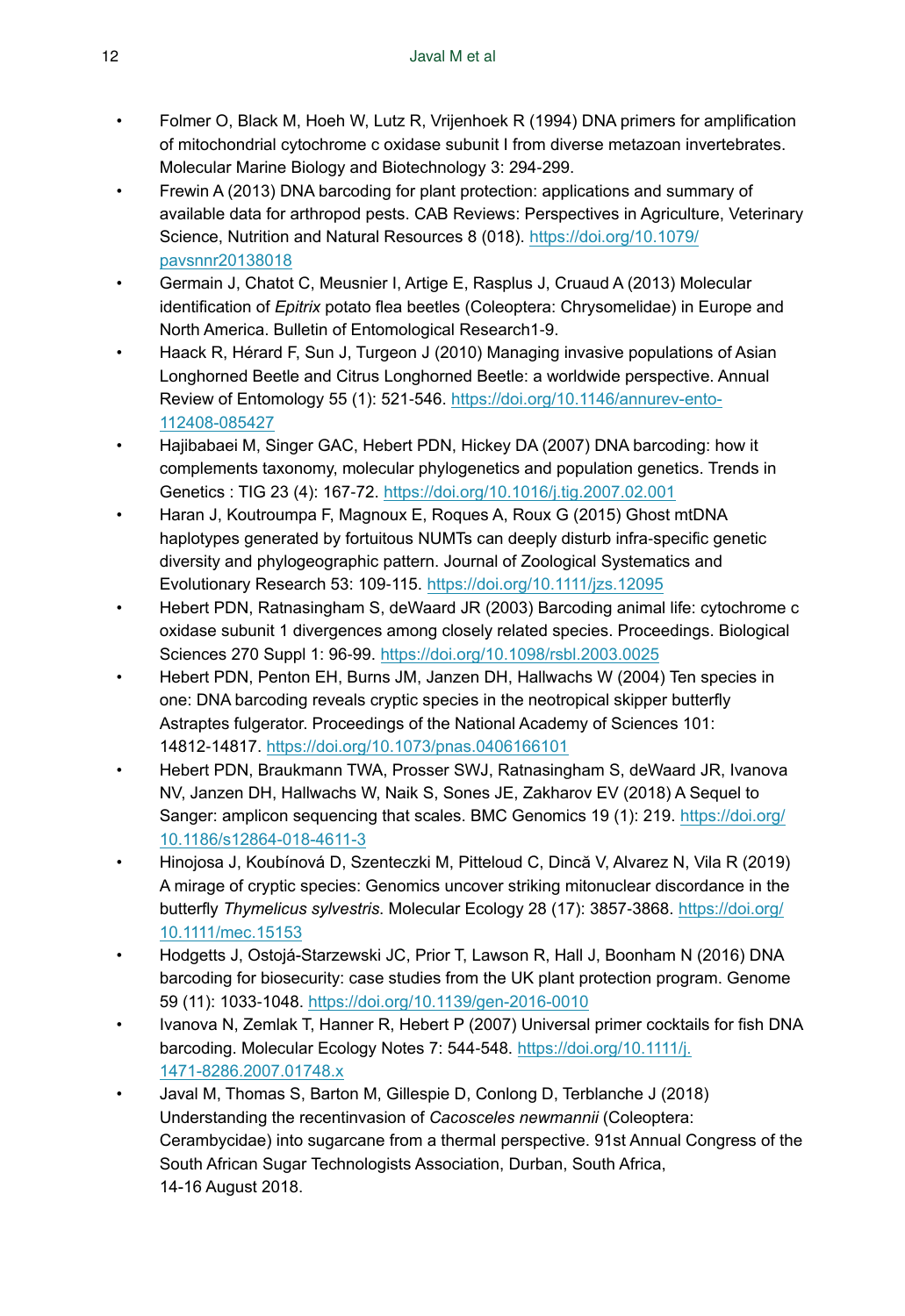- Javal M, Terblanche JS, Conlong DE, Malan AP (2019a) First Screening of Entomopathogenic Nematodes and Fungus as Biocontrol Agents against an Emerging Pest of Sugarcane, *Cacosceles newmannii* (Coleoptera: Cerambycidae). Insects 10 (4): 117. <https://doi.org/10.3390/insects10040117>
- Javal M, Thomas S, Lehmann P, Barton MG, Conlong DE, Du Plessis A, Terblanche JS (2019b) The effect of oxygen limitation on a xylophagous insect's heat tolerance is influenced by life-stage through variation in aerobic scope and respiratory anatomy. Frontiers in Physiology 10: 1426.<https://doi.org/10.3389/fphys.2019.01426>
- Jin M, Zwick A, Ślipiński A, Keyzer R, Pang H (2020) Museomics reveals extensive cryptic diversity of Australian prionine longhorn beetles with implications for their classification and conservation. Systematic Entomology [https://doi.org/10.1111/syen.](https://doi.org/10.1111/syen.12424) [12424](https://doi.org/10.1111/syen.12424)
- Kelnarova I, Jendek E, Grebennikov VV, Bocak L (2018) First molecular phylogeny of *Agrilus* (Coleoptera: Buprestidae), the largest genus on Earth, with DNA barcode database for forestry pest diagnostics. Bulletin of Entomological Research 109 (2): 200‑211. <https://doi.org/10.1017/S0007485318000330>
- Kenis M, Auger-Rozenberg M, Roques A, Timms L, Péré C, Cock MW, Settele J, Augustin S, Lopez-Vaamonde C (2009) Ecological effects of invasive alien insects. Biological Invasions 11 (1): 21‑45. <https://doi.org/10.1007/s10530-008-9318-y>
- Lackerbeck K (2000) Vier neue Prioninae (Coleoptera, Cerambycidae). Entomofauna 21 (15): 189‑196. [In german].
- Lehmann P, Javal M, Du Plessis A, Terblanche J (2021) Using µCT in live larvae of a large wood-boring beetle to study tracheal oxygen supply during development. Journal of Insect Physiology 130: 104199.<https://doi.org/10.1016/j.jinsphys.2021.104199>
- Leigh JW, Bryant D (2015) POPART: full-feature software for haplotype network construction. Methods in Ecology and Evolution 6: 1110-1116. [https://doi.org/](https://doi.org/10.1111/2041-210X.12410) [10.1111/2041-210X.12410](https://doi.org/10.1111/2041-210X.12410)
- Lopez-Vaamonde C, Kirichenko N, Cama A, Doorenweerd C, Godfray HCJ, Guiguet A, Gomboc S, Huemer P, Landry J, Laštůvka A, Laštůvka Z, Lee KM, Lees D, Mutanen M, van Nieukerken E, Segerer A, Triberti P, Wieser C, Rougerie R (2021) Evaluating DNA Barcoding for Species Identification and Discovery in European Gracillariid Moths. Frontiers in Ecology and Evolution [9 https://doi.org/10.3389/fevo.2021.626752](https://doi.org/10.3389/fevo.2021.626752)
- Meyer CP, Paulay G (2005) DNA barcoding: error rates based on comprehensive sampling. PLOS Biology 3 (12): e422. <https://doi.org/10.1371/journal.pbio.0030422>
- Monné M, Monné M, Wang Q (2016) General morphology, classification, and biology of Cerambycidae. In: Wang Q (Ed.) Cerambycidae of the World: Biology and pest management.
- Moritz C, Cicero C (2004) DNA barcoding: promise and pitfalls. POLS Biology 2 (10): e354.<https://doi.org/10.1371/journal.pbio.0020354>
- Mukunthan N, Nirmala R (2002) New insect pests of sugarcane in India. Sugar Tech 4: 157‑159. <https://doi.org/10.1007/bf02942699>
- Oyafuso A, Arakaki N, Sadoyama Y, Kishita M, Kawamura F, Ishimine M, Kinjo M, Hirai Y (2002) Life history of the white grub *Dasylepida* sp. (Coleoptera: Scarabaeidae), a new and severe pest on sugarcane on the Miyako Islands, Okinawa. Applied Entomology and Zoology 37 (4): 595‑601. <https://doi.org/10.1303/aez.2002.595>
- Pimentel D, McNair S, Janecka J, Wightman J, Simmonds C, O'Connell C, Wong E, Russel L, Zern J, Aquino T, Tsomondo T (2001) Economic and environmental threats of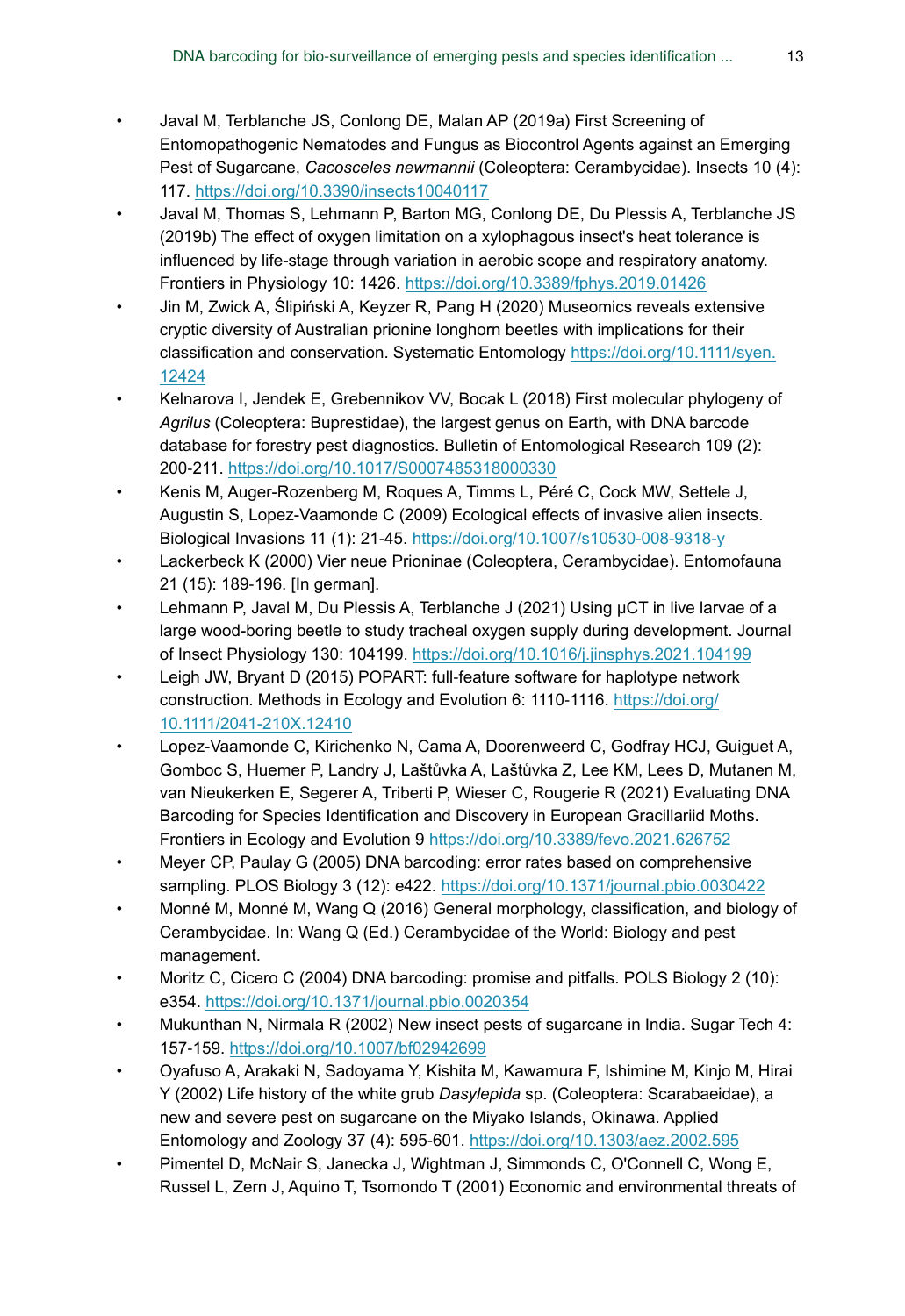alien plant, animal and microbe invasions. Agriculture, Ecosystems & Environment 84 (1): 1‑20. [https://doi.org/10.1016/s0167-8809\(00\)00178-x](https://doi.org/10.1016/s0167-8809(00)00178-x)

- Pimentel D, Zuniga R, Morrison D (2005) Update on the environmental and economic costs associated with alien-invasive species in the United States. Ecological Economics 52 (3): 273‑288. <https://doi.org/10.1016/j.ecolecon.2004.10.002>
- Pliansinchai U, Jarnkoon V, Siengsri S, Kaenkong C, Pangma S, Weerathaworn P (2007) Ecology and destructive behaviour of cane boring grub (*Dorysthenes buqueti* Guerin) in North Eastern Thailand. XXVI Congress of the International Society of Sugar Cane Technologists, Durban, South Africa, 29 July–2 August 2007.
- Quentin RM, Villiers A (1973) Révision des Macrotomini de la Région Malgache (Col. Cerambycidae, Prioninae). Annales de la Société Entomologique de France.
- Ratnasingham S, Hebert PDN (2007) bold: The Barcode of Life Data System (http:// www.barcodinglife.org). Molecular Ecology Notes 7 (3): 355‑364. [https://doi.org/10.1111/](https://doi.org/10.1111/j.1471-8286.2007.01678.x) [j.1471-8286.2007.01678.x](https://doi.org/10.1111/j.1471-8286.2007.01678.x)
- Ratnasingham S, Hebert P (2013) A DNA-Based Registry for All Animal Species: The Barcode Index Number (BIN) System. PLOS One 8: e66213. [https://doi.org/10.1371/](https://doi.org/10.1371/journal.pone.0066213) [journal.pone.0066213](https://doi.org/10.1371/journal.pone.0066213)
- Roques A (2010) Introductory notes to factsheets. In: Roques A, Kenis M, Lees D, Lopez-Vaamonde C, Rabitsch W, Rasplus J, Roy D (Eds) BioRisk. [https://doi.org/](https://doi.org/10.3897/biorisk.4.69) [10.3897/biorisk.4.69](https://doi.org/10.3897/biorisk.4.69)
- Simon C, Frati F, Beckenbach A, Crespi B, Lui H, Floors P (1994) Evolution, weighting, and phylogenetic utility of mitochondrial gene sequences and a compilation of conserved polymerase chain reaction primers. Ann. Entomol. Soc. Am. 87: 651‑701. <https://doi.org/10.1093/aesa/87.6.651>
- Smit C, Javal M, Lehmann P, Terblanche JS (2021a) Metabolic responses to starvation and feeding contribute to the invasiveness of an emerging pest insect. Journal of Insect Physiology 128: 104162.<https://doi.org/10.1016/j.jinsphys.2020.104162>
- Smit C, Javal M, Conlong DE, Hall G, Terblanche JS (2021b) Host range determination in a novel outbreak pest of sugarcane,Cacosceles newmannii (Coleoptera: Cerambycidae, Prioninae), inferred from stable isotopes. Agricultural and Forest Entomology <https://doi.org/10.1111/afe.12439>
- Song H, Buhay JE, Whiting MF, Crandall KA (2008) Many species in one: DNA barcoding overestimates the number of species when nuclear mitochondrial pseudogenes are co-amplified. Proceedings of the National Academy of Sciences of the United States of America 105 (36): 13486‑91.<https://doi.org/10.1073/pnas.0803076105>
- Svacha P, Lawrence J (2014) Cerambycidae Latreille, 1802. In: Leschen R, Beutel R (Eds) Arthropoda: Insecta. Coleoptera, Beetles. Vol. 3. Morphology and Systematics (Phytophaga).
- Wang Q (2017) Cerambycid pests in agricultural and horticulturalcrops. In: Wang Q (Ed.) Cerambycidae of the World: Biology and Pest Management. CRC Press/Taylor & Francis, Boca Raton, Florida.
- Wappes JE, Santos-Silva A, Galileo MH (2018) Description of two new Bolivian Cerambycidae and a Costa Rican record for an African prionine (Coleoptera). Insecta Mundi 0625: 1‑9.
- Way M, Conlong D, Rutherford R, Sweby D, Gillespie D, Stranack R, Lagerwall G, Grobbelaar E, Perissinotto R (2017) Cacosceles (Zelogenes) newmannii (Thomson) (Cerambycidae: Prioninae), a new pest in the South African sugarcane industry. 90th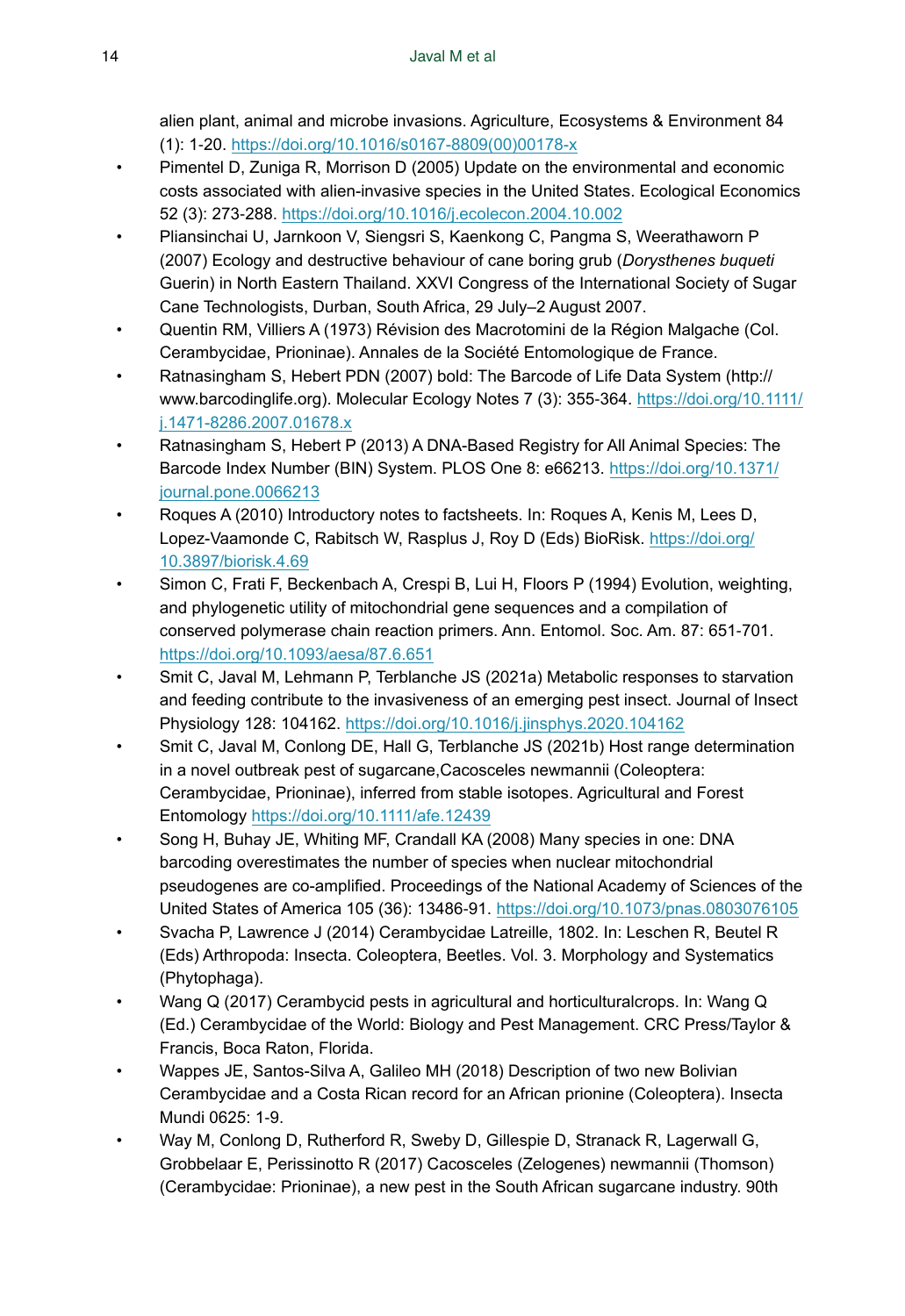Annual Congress of the South African Sugar Technologists Association, Durban, South Africa, 15-17 August 2017.

• Wu Y, Trepanowski NF, Molongoski JJ, Reagel PF, Lingafelter SW, Nadel H, Myers SW, Ray AM (2017) Identification of wood-boring beetles (Cerambycidae and Buprestidae) intercepted in trade-associated solid wood packaging material using DNA barcoding and morphology. Scientific Reports 7: 40316. <https://doi.org/10.1038/srep40316>

### **Supplementary materials**

#### **Suppl. material 1: Metadata of 70 COI sequences and 42 BINs used in this study.**

**Authors:** Javal, M, Terblanche, JS, Conlong, DE, Delahaye, N, Grobbelaar, E, Benoît, L, Lopez-Vaamonde, C, Haran, JM

**Data type:** Occurrence, taxonomy and DNA sequence data associated with 70 specimens used in our study

**Brief description:** Metadata associated with 70 specimens barcoded. All data available via BOLD.

[Download file](https://arpha.pensoft.net/getfile.php?filename=oo_529525.xlsx) (30.65 kb)

### **Suppl. material 2: Summary of the distribution of sequence divergence (Kimura 2 Parameter) at each taxonomic level (species, genus and famlily)**

**Authors:** Javal, M, Terblanche, JS, Conlong, DE, Delahaye, N, Grobbelaar, E, Benoît, L, Lopez-Vaamonde, C, Haran, JM

**Data type:** Genetic divergence

**Brief description:** The Distance Summary reports the sequence divergence between barcode sequences at the species, genus and family level and also contrasts the distribution of withinspecies divergence to between-species divergence.

[Download file](https://arpha.pensoft.net/getfile.php?filename=oo_509980.pdf) (114.20 kb)

#### **Suppl. material 3: Detailed genetic distance table at species level**

**Authors:** Javal, M, Terblanche, JS, Conlong, DE, Delahaye, N, Grobbelaar, E, Benoît, L, Lopez-Vaamonde, C, Haran, JM **Data type:** K2P genetic distances **Brief description:** genetic distances (K2P) calculated by BOLD for 234 comparisons amongst 42 sequences [Download file](https://arpha.pensoft.net/getfile.php?filename=oo_509899.xls) (21.30 kb)

### **Suppl. material 4: Details about 42 Barcode Index Numbers (BINs) analysed in this** study doi

**Authors:** Javal, M, Terblanche, JS, Conlong, DE, Delahaye, N, Grobbelaar, E, Benoît, L, Lopez-Vaamonde, C, Haran, JM **Data type:** Number of COI sequences per BIN **Brief description:** Number of COI sequences for 28 BINs unique to our project and therefore new to BOLD and 14 BINs already present in BOLD [Download file](https://arpha.pensoft.net/getfile.php?filename=oo_529526.xls) (1.58 kb)